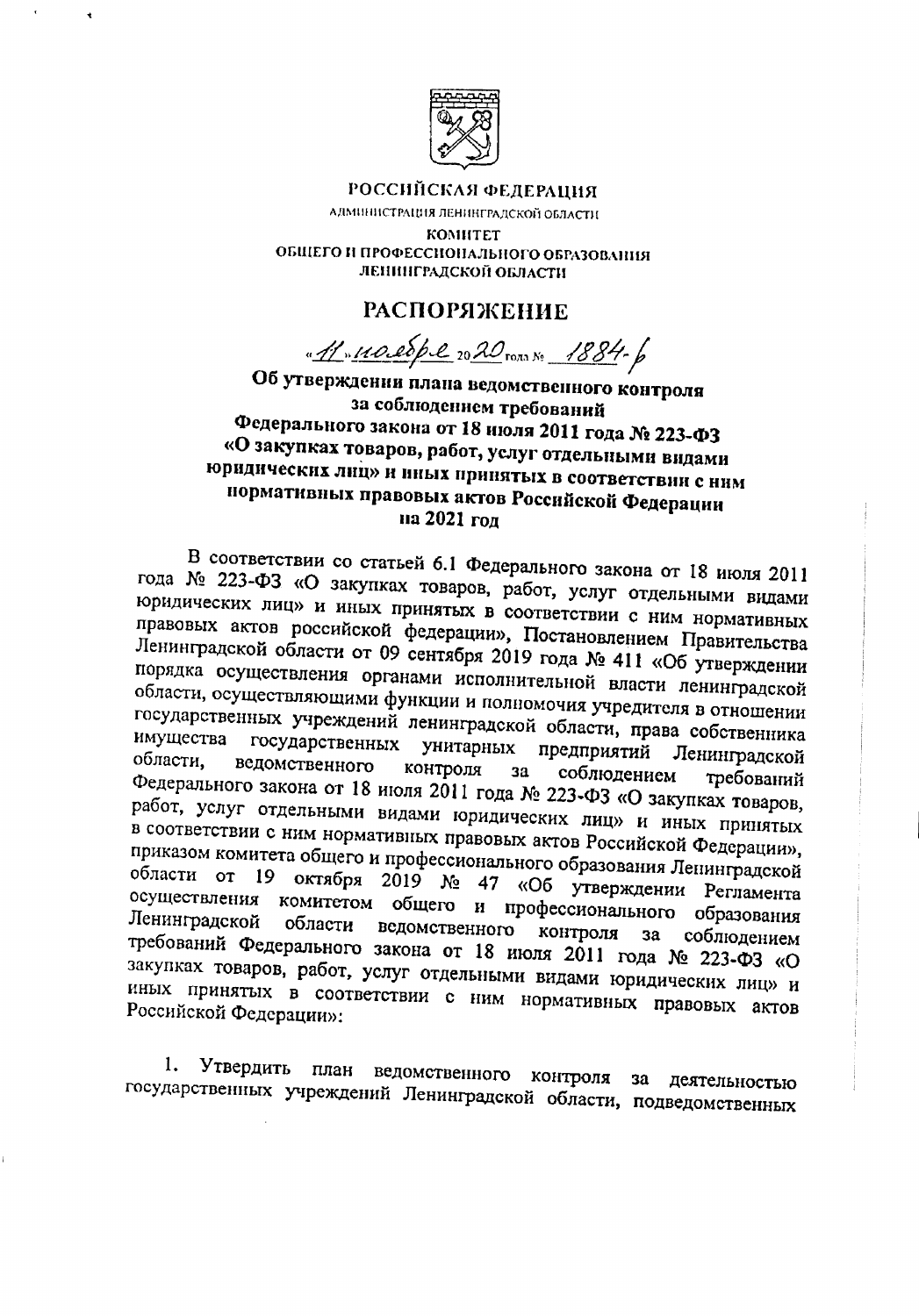комитету общего и профессионального образования Ленинградской области, в сфере закупок для обеспечения государственных нужд Ленинградской области на 2021 год согласно приложению к настоящему распоряжению.

2. Контроль за исполнением настоящего распоряжения оставляю за собой.

Заместитель председателя комитета

÷,

 $\ddot{\phantom{a}}$ 

 $\bullet$ 

Depo U-

Е.В. Бойцова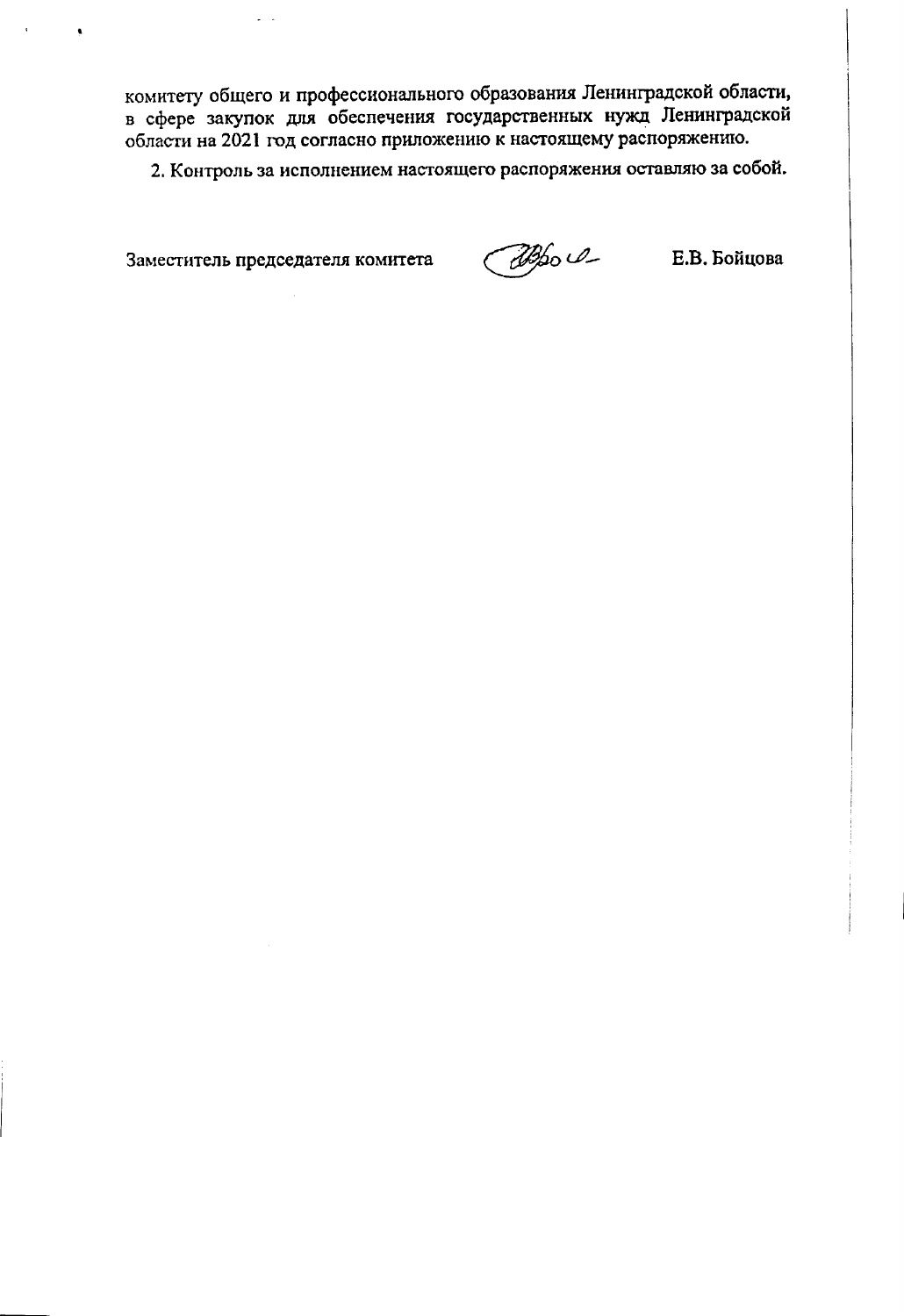Приложение к распоряжению от 11 № 2856 г.

## ПЛАН

## --------<br>ведомственного контроля за деятельностью государственных учреждений Ленинградской области,<br>подведомственных комитету общего и профессионального образования Ленинградской области, на 2021 год

| No | Наименование    |                  |                  |          |               |                |               |                  |
|----|-----------------|------------------|------------------|----------|---------------|----------------|---------------|------------------|
|    |                 | Место            | Тема проверки    | Дата     | Срок          | Форма          | Проверяемый   | Наименование     |
|    | государственног | нахождения       |                  | начала   | проведения    | проведения     | период        | структурного     |
|    | о учреждения    | государственного |                  | проведен | проверки      | проверки       |               | подразделения    |
|    |                 | учреждения       |                  | ия       | (рабочие дни) | (выездная,     |               | комитета,        |
|    |                 |                  |                  | проверки |               | документарная) |               | ответственного   |
|    |                 |                  |                  | (месяц)  |               |                |               | за проведение    |
|    |                 |                  |                  |          |               |                |               |                  |
|    | $\mathbf{2}$    | 3                | 4                | 5.       | 6             | 7              | ጸ             | проверки         |
|    | Автономное      | 188300, РФ,      | Соблюдение       |          |               |                |               |                  |
|    | образовательное | Ленинградская    |                  | апрель   | 20 рабочих    | выездная       | c 01.01.2020  | Отдел            |
|    | учреждение      |                  | требований       | 2021     | дней          |                | по 31.03.2020 | профессиональн   |
|    | высшего         | область, г.      | законодательства |          |               |                |               | ого образования. |
|    |                 | Гатчина,         | Российской       |          |               |                |               | Планово-         |
|    | образования     | ул. Рощинская,   | Федерации и иных |          |               |                |               | экономический    |
|    | Ленинградской   | дом 5            | нормативных      |          |               |                |               | отдел. Отдел     |
|    | области         |                  | правовых актов   |          |               |                |               | финансирования   |
|    | «Государствени  |                  | Российской       |          |               |                |               | и бухгалтерского |
|    | ый институт     |                  | Федерации,       |          |               |                |               | учета.           |
|    | экономики,      |                  | правовых Актов   |          |               |                |               |                  |
|    | финансов, права |                  | Ленинградской    |          |               |                |               |                  |
|    | и технологий»   |                  | области о        |          |               |                |               |                  |
|    |                 |                  |                  |          |               |                |               |                  |
|    |                 |                  | контрактной      |          |               |                |               |                  |
|    |                 |                  | системе в сфере  |          |               |                |               |                  |
|    |                 |                  | закупок товаров, |          |               |                |               |                  |
|    |                 |                  | работ, услуг.    |          |               |                |               |                  |
|    |                 |                  |                  |          |               |                |               |                  |